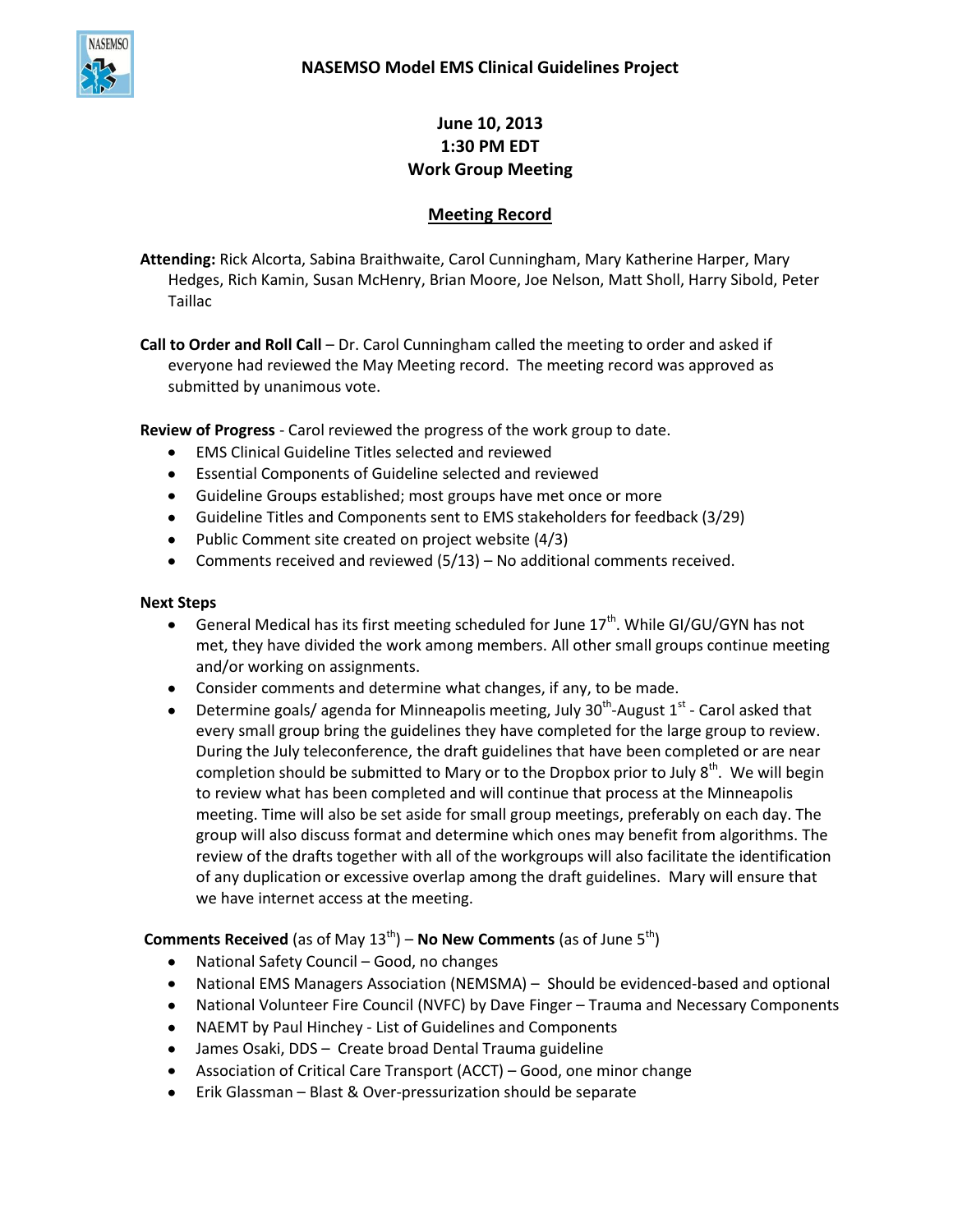

- Vincent McGregor (Fairfax Com College) List of "essentials" in proposed guidelines, while  $\bullet$ expansive, is similar to current approach to EMS Internships of having students assess a set number of patients with a specific pathology. This has often delayed completion due to difficulty in acquiring some of the less frequent ones. *(He made no recommendations to delete any specific guidelines.)*
- EMS for Children (EMSC) per meeting with Manish Shah Add Abuse (child, domestic, sexual, elder, etc) and Drowning/Near Drowning to primary list.
- American Academy of Pediatrics (AAP) Section of Emergency Medicine (SOEM) and Committee on Pediatric Emergency Medicine (COPEM) – See 2-page summary

# **Suggested Changes to Guideline List (From Comments)**

- $\bullet$ Separate blast and over-pressurization into two guidelines (Glassman)
- Recommend a broader category as "Dental Trauma" to include avulsed teeth, cracked teeth, loose teeth, alveolar fractures, and TMJ problems (Osaki)
- Change "care of suspected spine injury" to "suspected spine injury" (ACCT)
- "Tooth avulsion" is included but there is no specific reference to eye, ear, nose or throat injuries, which is a category in the National Educational Guidelines and required in EMS textbooks. Recommend that each of those anatomical parts be specifically referenced under separate guidelines or simply add an all-encompassing "facial injury" guideline. (Dave Finger, NVFC)
- Add guideline related to abuse (child, domestic, sexual, elder, etc). Add drowning/near drowning. Move to primary list from secondary list. (AAP/EMSC - Manish Shah)
- See 2-page document with comments from AAP members.

## **Suggested Changes to Necessary Components (From Comments)**

- One of the "Patient Care Goals" is "Maintenance of Safety." Under the "Patient Management" heading, one of the subheadings is "Patient safety considerations." These seem duplicative. (Dave Finger, NVFC)
- $\bullet$ **Patient care goals:** Definition of **clinical improvement** is a much needed element of prehospital care but will not be possible in many areas. **Recognition of critical issues:** The meaning of this is not clear. Each example listed would fall under a treatment guideline itself. Is this STEMI EKG criteria for diagnosis and which stroke screen to use? **Transport considerations** must take into consideration the practice environment. Will this be based on frontier, rural, suburban, urban definitions? **Evidence- based:** the challenge is a lack of evidence in almost all we do. Indicate which areas are evidence-based vs. consensus may prompt researchers to begin to tackle problem areas. **Patient management**: Patient safety considerations and maintenance of safety from patient care goals. How do these differ? **Notes/pearls:** Consider establishing simple but expected differential for most common complaints (or those associated with frequent failure to consider). This may be what is meant by "key considerations." **Quality Improvement:** Data definitions to accompany key documentation and performance elements. Many data elements currently used are poorly defined or are not easily captured. (Paul Hinchey, NAEMT)

## **The following from members of AAP:**

- **Patient Care Goals** emphasize the pediatric-specific transport needs under "Transport Considerations"
- **Patient Management, assessment** use of the Pediatric Assessment Triangle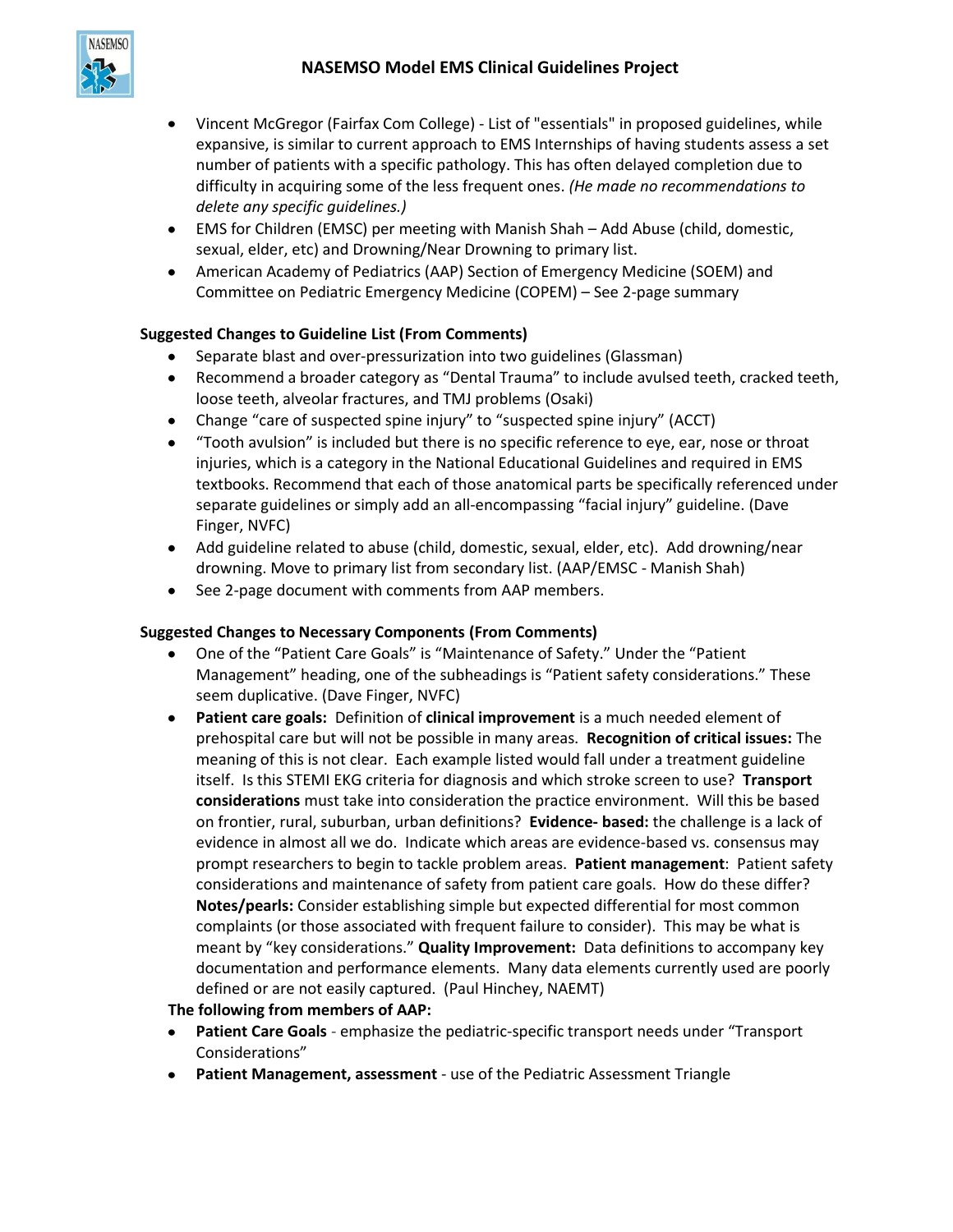# **NASEMSO Model EMS Clinical Guidelines Project**



- **Other considerations** include weight-based dosing and equipment-sizing; scene assessment; reporting considerations (child maltreatment - under burns, trauma, etc...)
- **Values and preferences should be added** a clarification of the principles used to interpret existing evidence/guidelines in order to create these guidelines
- **Quality improvement-** Use NEMSIS elements for the key documentation elements
- **Consider another paradigm:** Prearrival considerations; scene safety; you have patient safety but scene safety is important to address - would reporting considerations be under patient management?
- $\bullet$ [Proposed necessary components for each guideline are] too long for EMS setting.

#### **Guideline Group Reports**

- Cardiovascular (CV) Eric Beck, Mary-Katherine Harper, **Joe Nelson**, Matt Sholl CV and  $\bullet$ Respiratory are meeting together (Joe is lead for both). They have met and members are working on assignments. They have another meeting scheduled later this month.
- General Medical/Other Cunningham, Tony DeMond, Doug Kupas, Manish Shah, **Allen Yee.** Allen was not on the call but has scheduled the workgroup's first meeting on June 17<sup>th</sup>.
- GI/GU/GYN Eric Beck, Rich Kamin, **Doug Kupas.** Doug Kupas was not on the call, but Rich reported that assignments have been divided among the group members.
- Pediatric-specific **Brian Moore, Manish Shah**. Brain reported they have divided up the topics. They have a conference call next week with other pediatric experts and plan to have the pediatric-specific guidelines completed by the Minneapolis meeting. They will review other guidelines as they are completed and add any pediatric guidelines. Members are to submit their guidelines to Brain and Manish for pediatric review.
- Respiratory Bill Gerard, Eric Beck, Mary-Katherine Harper, **Joe Nelson**, Allen Yee. As previously reported, Respiratory is meeting with CV.
- Resuscitation **Eric Beck**, Rich Kamin, Matt Sholl, Allen Yee. Rich reported that the group has divided the work and have been reporting back by e-mail.
- Toxins/Environmental **Rick Alcorta**, Tony DeMond, C Cunningham, Matt Sholl, Harry Sibold.  $\bullet$ Rick reported that they have received their assignments but no one has posted their work yet.
- Trauma (head, multi-system, spine, thorax, extremity, amputation, eye) Sabina Braithwaite, Eileen Bulger, Tony DeMond, Jeff Salomone, **Peter Taillac**. Peter said they have met four times and have reviewed each other's drafts. The only draft they do not have is Jeff Salomone's draft on blast injury.
- Universal/General Care Carol Cunningham, **Bill Gerard**. Carol noted that Bill has been  $\bullet$ sidelined due to injuries but intends to continue. They want to change the name of the group to Universal Care so that it is not confused with General Care. This group has also assumed the responsibility for the abuse/maltreatment guideline.
- **Change in Primary/Alternate ACS Rep**  Carol reported that Eileen Bulger has agreed to serve as the primary representative and Jeff Salomone will now be the alternate. Eileen will not be able to attend the Minneapolis meeting, so Dr. Salomone will attend. Peter Taillac commented that Eileen has done an outstanding job.
- **Disclosure Reminder** Mary noted that all members have submitted their signed disclosure statements except for Jeff Salomone, Eric Beck, Sabina Braithwaite and Allen Yee.